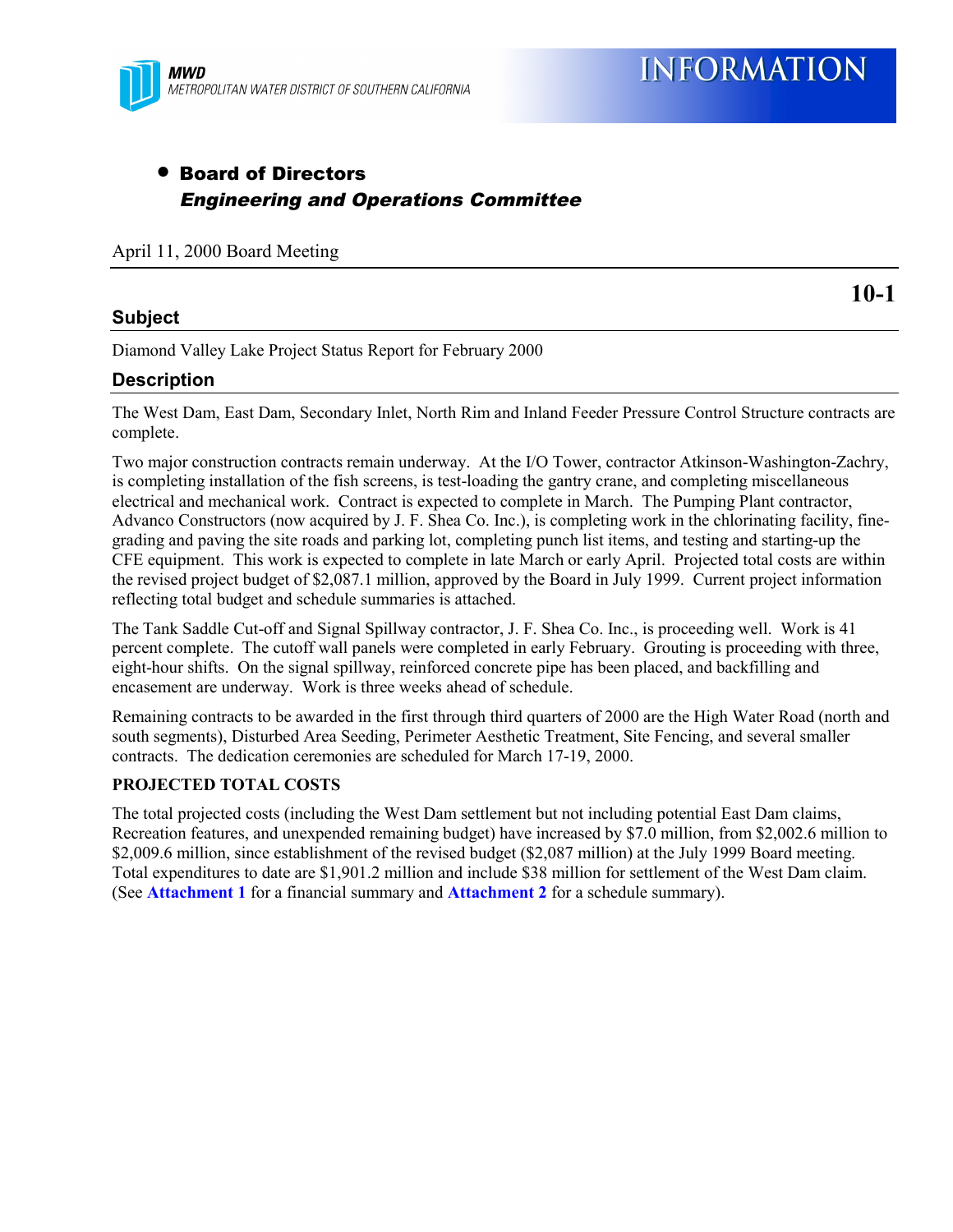| Revised Budget (July 1999)                      | \$2,087 million           |  |  |  |  |  |
|-------------------------------------------------|---------------------------|--|--|--|--|--|
| <b>Remaining Budget</b>                         | (\$84 million)            |  |  |  |  |  |
| <b>Projected Total Costs (July 1999)</b>        | \$2,003 million           |  |  |  |  |  |
| <b>Scope Changes</b>                            |                           |  |  |  |  |  |
| West Dam and Saddle Dam (Includes settlement)   | \$39.9 million            |  |  |  |  |  |
| East Dam                                        | $($2.0\text{ million})$   |  |  |  |  |  |
| <b>West Dam Earthwork</b>                       | $(\$0.7$ million)         |  |  |  |  |  |
| Tank Saddle Cutoff Wall/Spillway                | $($0.6 \text{ million})$  |  |  |  |  |  |
| North Rim                                       | (\$0.5\$ million)         |  |  |  |  |  |
| Secondary Inlet                                 | \$0.3 million             |  |  |  |  |  |
| I/O Tower                                       | $($0.5 \text{ million})$  |  |  |  |  |  |
| P-1 Pumping Plant                               | $($2.4$ million)          |  |  |  |  |  |
| <b>Inland Feeder Pressure Control Structure</b> | \$0.2 million             |  |  |  |  |  |
| Pump Procurement                                | \$0.4 million             |  |  |  |  |  |
| <b>Butterfly Valve Procurement</b>              | \$0.1 million             |  |  |  |  |  |
| Domenigoni Parkway Improvements                 | $($0.2 \text{ million})$  |  |  |  |  |  |
| OCIP                                            | \$6.9 million             |  |  |  |  |  |
| Post Design Services - (Raytheon)               | \$2.3 million             |  |  |  |  |  |
| Program Management. Services - (Parsons)        | $(\$0.7$ million)         |  |  |  |  |  |
| Union Station Management Staff - (MWD)          | \$1.7 million             |  |  |  |  |  |
| Construction Management/Post Design - (MWD)     | \$2.1 million             |  |  |  |  |  |
| ROW - (Land, MWD Labor & Consultants)           | $($2.8 \text{ million})$  |  |  |  |  |  |
| Claims Support Services through December 2000   | \$2.2 million             |  |  |  |  |  |
| Fencing                                         | \$0.9 million             |  |  |  |  |  |
| Other Miscellaneous Changes                     | (\$0.1 million)           |  |  |  |  |  |
| <b>Sub-Total Scope Changes</b>                  | \$46.5 million            |  |  |  |  |  |
| <b>Project Deletions</b> <sup>1</sup>           |                           |  |  |  |  |  |
| High Water Roads                                | $($1.8 \text{ million})$  |  |  |  |  |  |
| <b>Quarry Operation Road</b>                    | $($1.5 \text{ million})$  |  |  |  |  |  |
| <b>Site Completion</b>                          | $$1.0$ million)           |  |  |  |  |  |
| Disturbed Areas Aesthetic Treatment             | $(\$27.8$ million)        |  |  |  |  |  |
| Dam Access Road                                 | (\$3.1 million)           |  |  |  |  |  |
| Disturbed Areas Seeding                         | $(\$0.6$ million)         |  |  |  |  |  |
| CM/Post Design - MWD                            | $($3.2 \text{ million})$  |  |  |  |  |  |
| Recreation Infrastructure Design - MWD          | $($0.5 \text{ million})$  |  |  |  |  |  |
| <b>Sub-Total Project Deletions</b>              | $($39.5 \text{ million})$ |  |  |  |  |  |
| <b>Net Increase</b>                             | \$7.0 million             |  |  |  |  |  |
| <b>Projected Total Costs (January 2000)</b>     | \$2,010 million $2$       |  |  |  |  |  |

<sup>1</sup>A staff evaluation process determined this work is not required for a fully operational project. To be further evaluated as a part of the recreation program. 2 Excludes \$5.6 million of recreation expenditures to be transferred to the Recreation appropriation. Excludes

potential East Dam claims and Recreation features.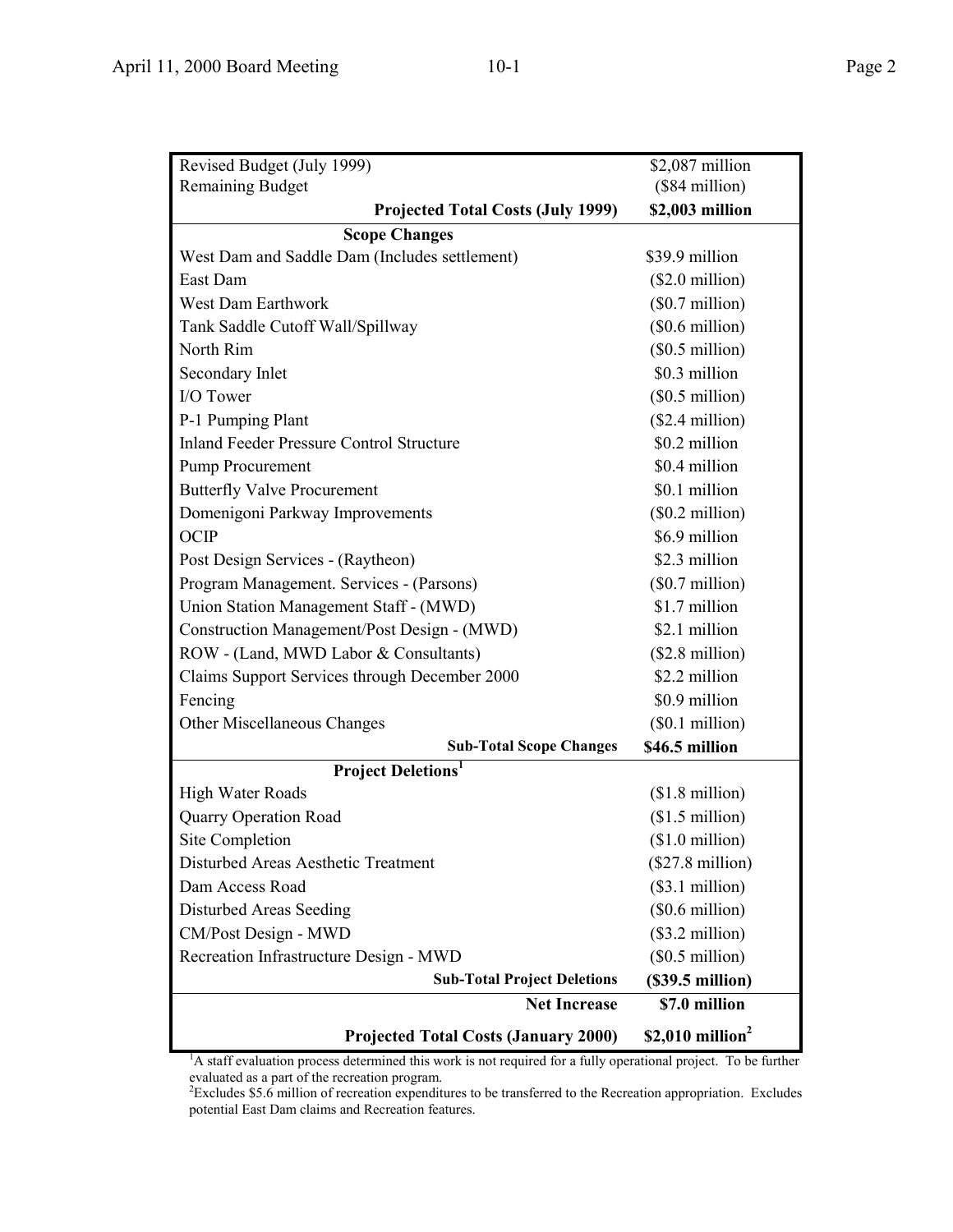These changes consist of 308 line item increases and decreases to the projected costs resulting from quantity variances, directed changes issued by Metropolitan, pending changes not yet finalized, and West Dam settlement costs. Financial information presented in this Board letter is consistent with financial data (January 30, 2000) reviewed by Lambertus Becker (Chief Financial Officer) and David Gledhill.

#### **ISSUES AND CONCERNS**

There are currently no issues or concerns.

#### **RECENT DEVELOPMENTS**

The Division of Safety of Dams (DSOD) permit allowing filling of the reservoir was issued to Metropolitan on January 20. Currently water is being pumped into the reservoir at a rate up to 1,100 acre-feet per day. By mid March, approximately 98,000 acre-feet of blended State Water Project and Colorado River water had been pumped into the reservoir.

#### **Policy**

Board Request

## **Fiscal Impact**

None.

Wolfe *Roy L. Wolfe*

3/21/2000 *Date*

*Acting Manager, Corporate Resources*

3/29/2000S *General Manager Date*

**Attachment 1 - Financial Summary/Project Cash Flow Attachment 2 - Schedule Summary/Remaining Budget**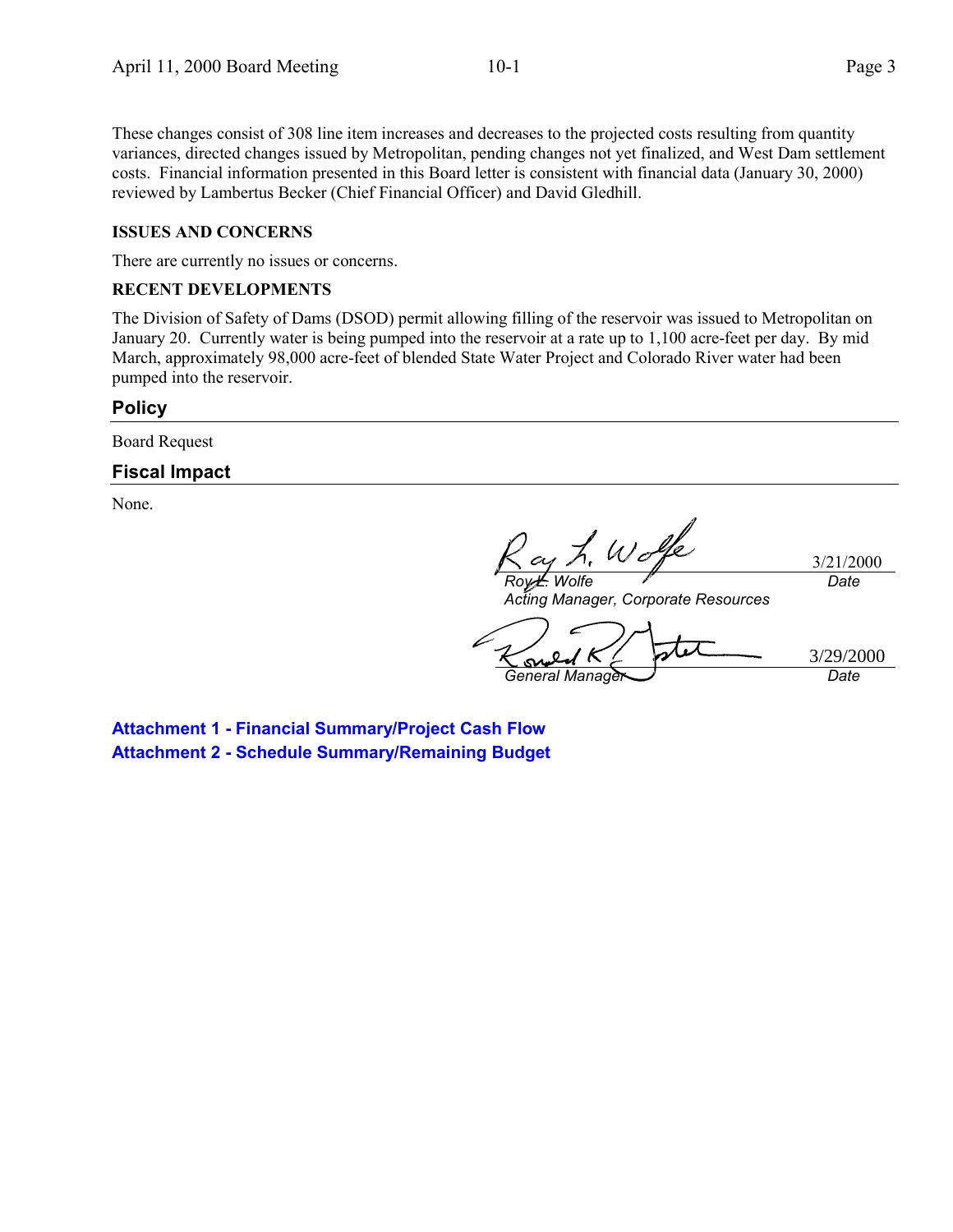

April 11, 2000 Board Meeting

# **Project Cash Flow**